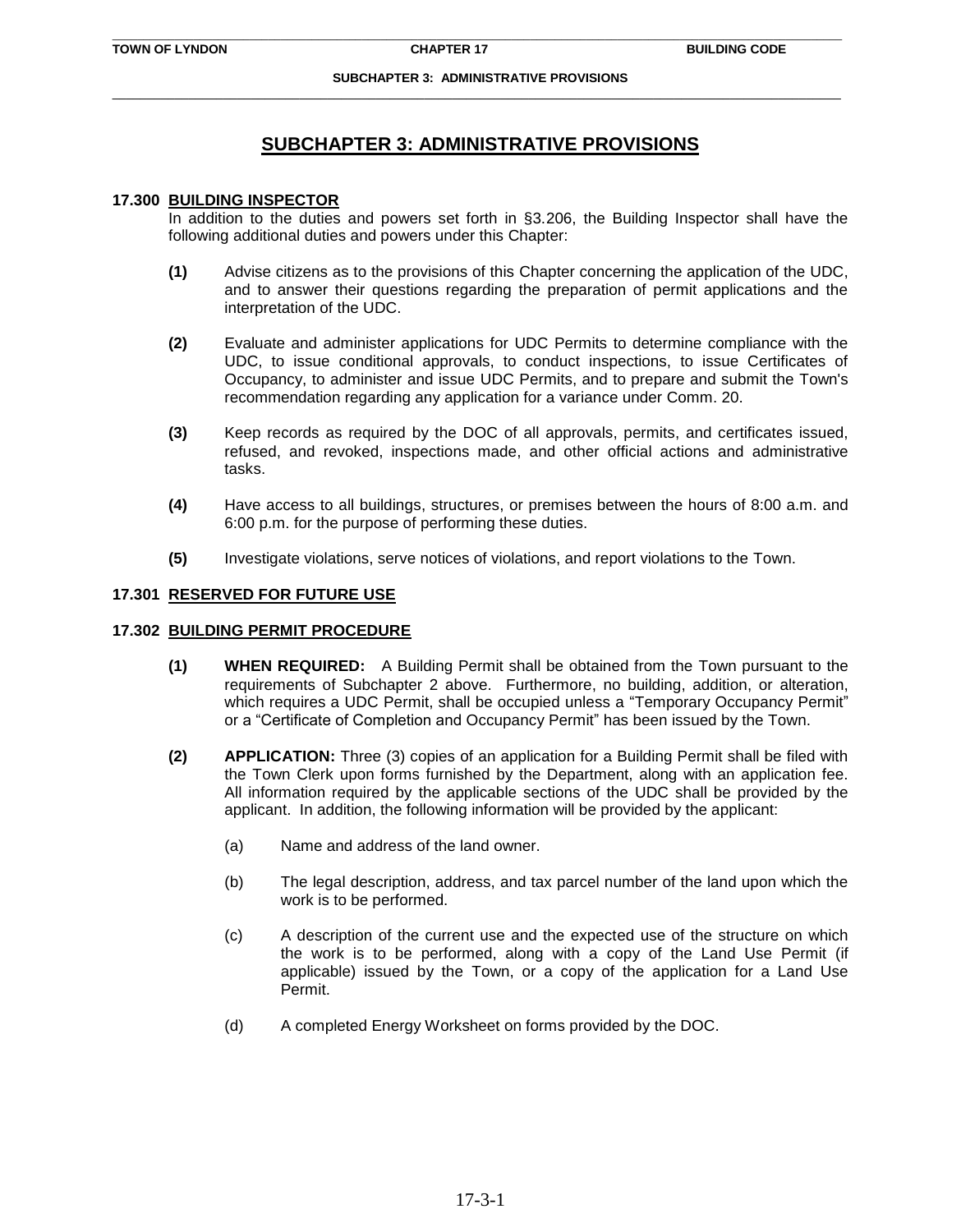- (e) A set of the drawings required by the UDC.
- (f) A list of architects, engineers, contractors, and subcontractors, including their addresses and telephone numbers, who have performed work or who are expected to perform work on the project.
- (g) Any additional information requested by the Town to evaluate the proposed project and to determine its compliance with Town Ordinances and State regulations.
- **(3) EVALUATION OF APPLICATION:** Upon receipt of an application, the Town shall review the application to determine the following:
	- **(a) Completeness:** Whether the application contains the information required by §17.302(2) above.
	- **(b) Zoning:** Whether the subject property, and the proposed project, comply with the Zoning Ordinance (Chapter 22). This analysis shall include (but not be limited to) a review of the following:
		- 1. Whether the current use of subject property is a permitted use, conditional use, or non-conforming use, and whether the proposed work will change or expand this use in conformity with the Zoning Ordinance.
		- 2. Whether the current structures on the subject property are conforming or non-conforming structures, and whether the proposed work will change or expand these structures in conformity with the Zoning Ordinance.
		- 3. Whether the proposed project will violate any of the regulations applicable to the zoning district in which the project is located (e.g. whether the project will violate a setback, height, density, or intensity regulation).
	- **(c) Streets:** Whether the subject property properly abuts a Town highway, whether the proposed project will be adequately serviced by the Town's highways, and whether any driveway complies with the Town's driveway regulations (§9.200 et seq.).
	- **(d) Subdivision:** Whether the subject property and the proposed project comply with the Town's Subdivision Ordinance (Chapter 20).
	- **(e) Delinquent fees:** Whether the subject property, or the owner thereof, owes any fees, charges, or forfeitures to the Town which are delinquent.
- **(4) DECISION ON APPLICATION:** The Town shall review the application within ten (10) business days, and shall take one of the following actions:
	- **(a) Rejection:** The Town may reject and return the application if it fails to contain the information required by § 17.302(2) above. If the application is rejected, the Town shall inform the applicant of the inadequacies of the application, and thereafter the applicant may correct and resubmit the application, along with a reapplication fee.
	- **(b) Denial:** The Town may deny the application if the Town determines that the proposed project will not comply with the UDC or any other Town Ordinance. If an application is denied, the Town shall inform the applicant of the reasons for the denial, and thereafter the applicant may correct the infraction and resubmit the application, along with a reapplication fee. If an application is denied, the Town may also revoke any Permit to Start Construction which may have been issued pursuant to §17.306 below.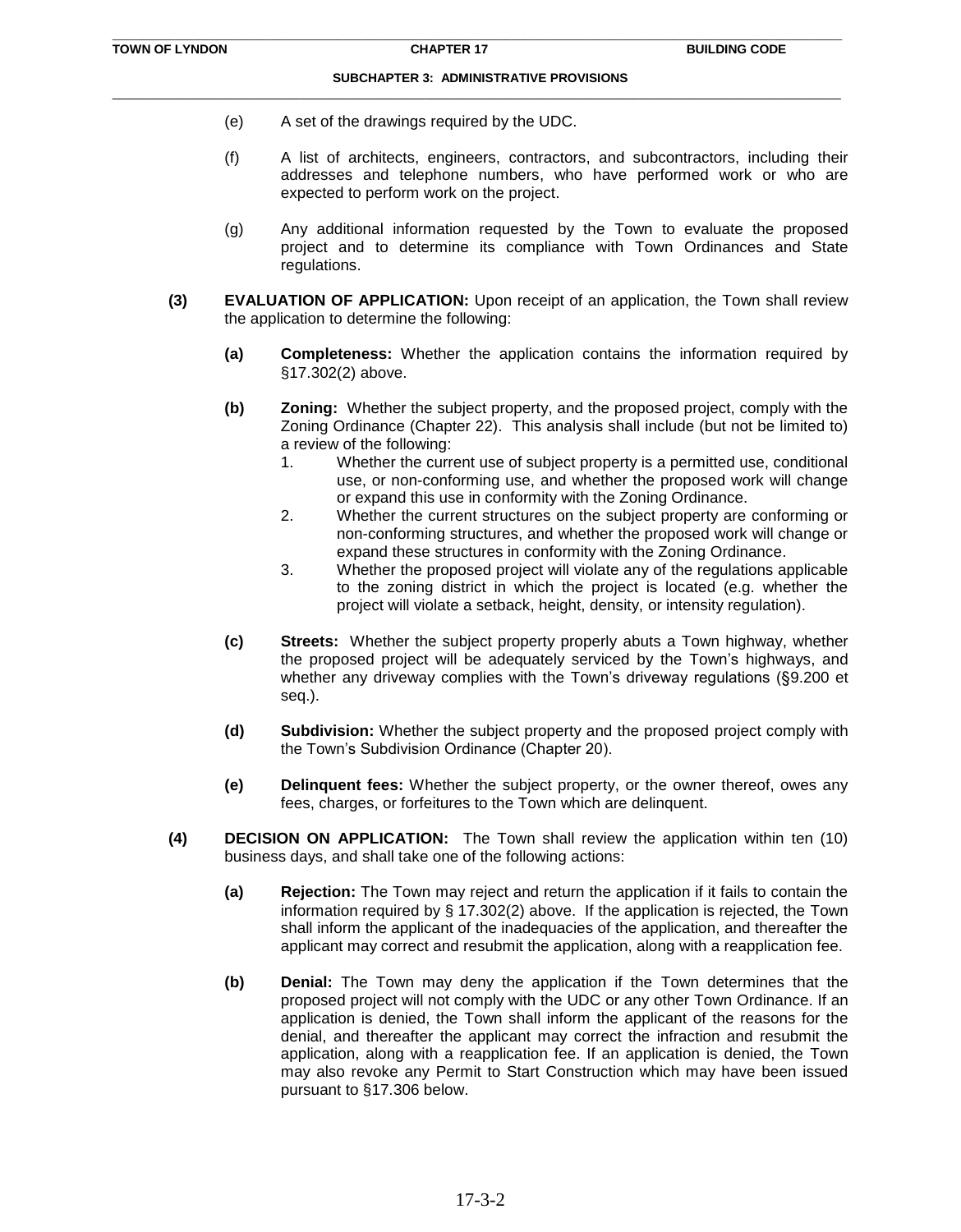- **(c) Approval:** The Town shall approve the application if the Town determines that the proposed project will comply with this UDC and all other Town Ordinances. If the Town approves the Application, the Town shall issue a Building Permit to the applicant and, when necessary, send a copy thereof to the DOC. Thereafter, the approved plans and specifications shall not be altered or changed without approval of the Town.
- **(5) MODIFICATIONS:** The recipient(s) of a Building Permit (or their contractors, agents, or assigns) shall not change or alter the plans and specifications upon which a Building Permit was issued by the Town, without the express written approval of the Town. All requests for modifications shall be submitted in writing to the Town, prior to the construction thereof, along with a modification fee. The Town shall review, analyze, and decide upon the request for a modification using the same procedure as set forth above for initial applications.

## **(6) FEES:**

- **(a)** The applicant shall pay such fees as may be set from time-to-time by resolution of the Town Board. No application is considered complete and ready for consideration until all fees have been paid.
- **(b)** A double application fee shall be charged by the Town if an application is submitted after the applicant has committed an act for which the applicant seeks a Permit.
- **(c)** The applicant shall pay all delinquent fines, forfeitures, fees, or charges to the Town, owed by the applicant or by the property for which a permit is requested. No application is considered complete and ready for consideration until all such amounts have been paid.

### **17.303 RESERVED FOR FUTURE USE**

### **17.304 POSTING OF PERMITS**

Any Permit issued hereunder shall be posted in a conspicuous place at the building site before and during construction, and until a final Occupancy Permit is issued.

### **17.305 INSPECTIONS**

- **(1) INSPECTION POWERS:** The Town is authorized to enter upon public or private property, at all reasonable hours, for the purpose of performing the inspections required by the UDC and this Chapter. No person shall interfere with the exercise of the Town's authority to inspect, nor shall anyone refuse access to any property, building, or structure which is properly subject to inspection.
- **(2) INSPECTION REQUESTS:** It is the obligation of the applicant (or agent) to contact the Town when the applicant is ready for each of the inspections required by this Chapter and the Building Code. Requests for inspections shall be made directly to the Building Inspector, and not to Town Hall.
- **(3) INSPECTION WARRANTS:** If the Town is denied access to any property, building, or structure, the Town may seek and obtain an Inspection Warrant, pursuant to §66.0119. All costs, including reasonable attorneys' fees, incurred by the Town in seeking, obtaining, and executing an Inspection Warrant to administer this Chapter shall be imposed as a special charge against the applicant and the owner(s) of the subject property, and any Building Permit issued hereunder shall be revoked until such charges are paid.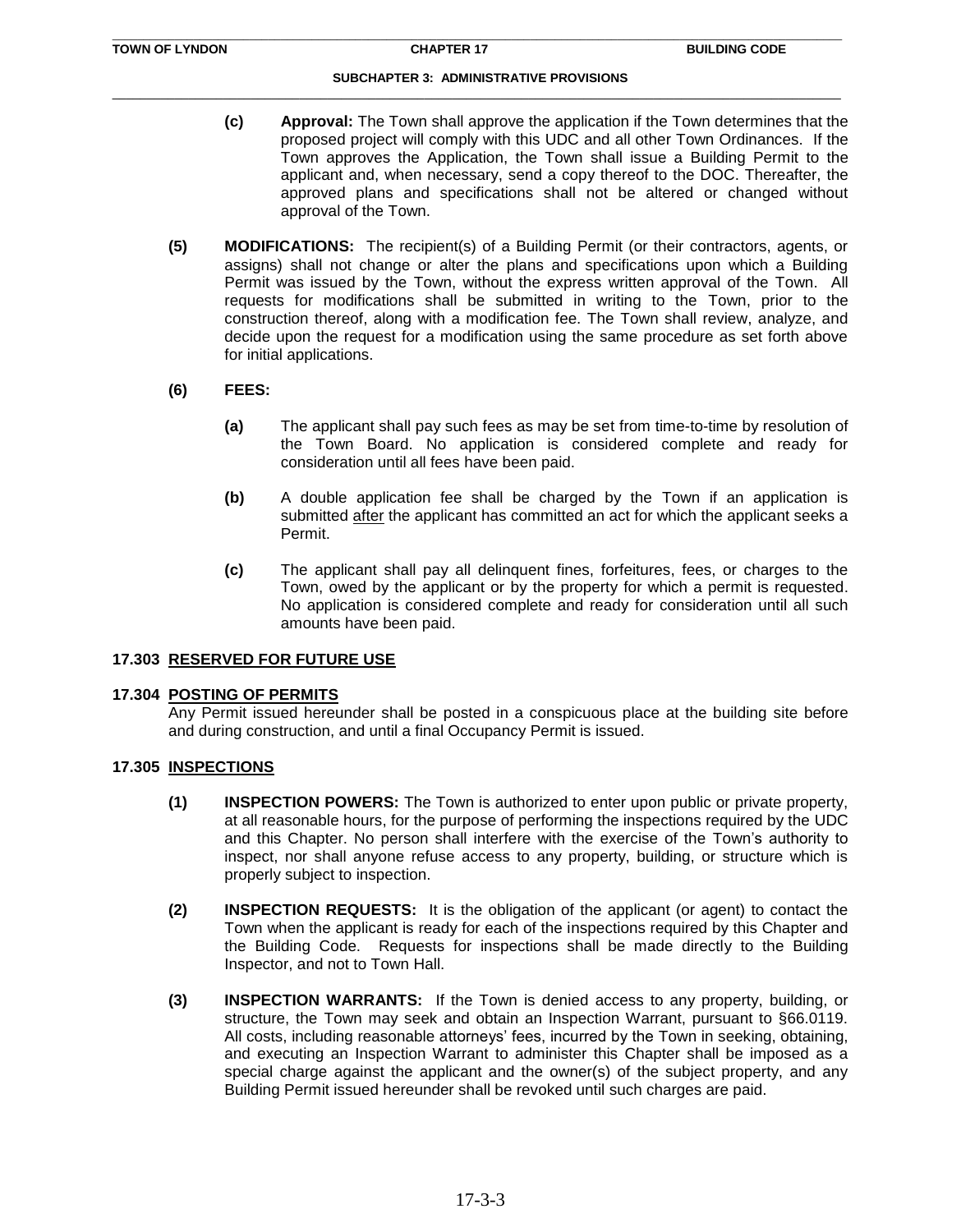## **17.306 PERMITS TO START CONSTRUCTION (FOOTINGS AND FOUNDATION)**

Prior to issuance of a Building Permit, a Permit to Start Construction may, but need not, be requested by filing with the Town a request therefore on forms furnished by the Town. The issuance of a Permit to Start Construction shall permit the applicant to commence work only on the footings and foundation prior to the issuance of a Building Permit, and shall not relieve the applicant from full compliance with §17.302.

## **17.307 CERTIFICATES OF OCCUPANCY**

No building, alteration, or addition, for which a Building Permit has been issued, may be used or occupied until it has been inspected by the Building Inspector, and until the Building Inspector has issued either (1) a Temporary Occupancy Permit or (2) a Certificate of Completion and Occupancy Permit. A Certificate of Completion and Occupancy Permit shall be issued only if all work has been satisfactorily finished and the Building Inspector's final inspection has been completed. A Temporary Occupancy Permit may be issued in the sole discretion of the Building Inspector and upon such terms and conditions as the Building Inspector may impose.

## **17.308 PERMIT LAPSES**

Any Permit issued hereunder shall lapse and be void unless building operations are commenced within six (6) months from the date of issuance, or if construction has not been completed within one (1) year from the date of issuance.

# **17.309 SUSPENSION OR REVOCATION OF PERMITS**

- **(1) AUTHORITY:** The Town may suspend or revoke any Permit, Certificate of Occupancy, or approval issued under the regulations of this Chapter and may stop construction or use of approved new materials, equipment, methods of construction, devices, or appliances for any of the following reasons:
	- (a) Whenever the Building Inspector shall find at any time that applicable ordinances, laws, orders, plans, or specifications are not being complied with, and that the holder of the Permit has refused to conform after written warning has been issued to him.
	- (b) Whenever the continuance of any construction becomes dangerous to life or property.
	- (c) Whenever there is any violation of any condition or provision of either the application for a Permit or the Permit itself.
	- (d) Whenever, in the opinion of the Building Inspector, there is inadequate supervision provided on the job site.
	- (e) Whenever any false statement or misrepresentation has been made in the application for permit, plans, drawings, data specifications, or certified lot or plot plan on which the issuance of the Permit or other approval was based.
	- (f) Whenever there is a violation of any of the conditions of an approval or occupancy given by the Building Inspector for the use of new materials, equipment, methods, construction devices or appliances.
	- (g) Whenever the work being performed exceeds the scope of the Permit and or the scope of the application for the Permit.
- **(2) NOTICE:** The notice suspending or revoking a Permit, or a Certificate of Occupancy or approval, shall be in writing and shall be served upon the applicant, the owner of the premises (or its agent), or on the person apparently in charge of construction. A revocation placard shall also be posted upon the building, structure, equipment, or premises in question.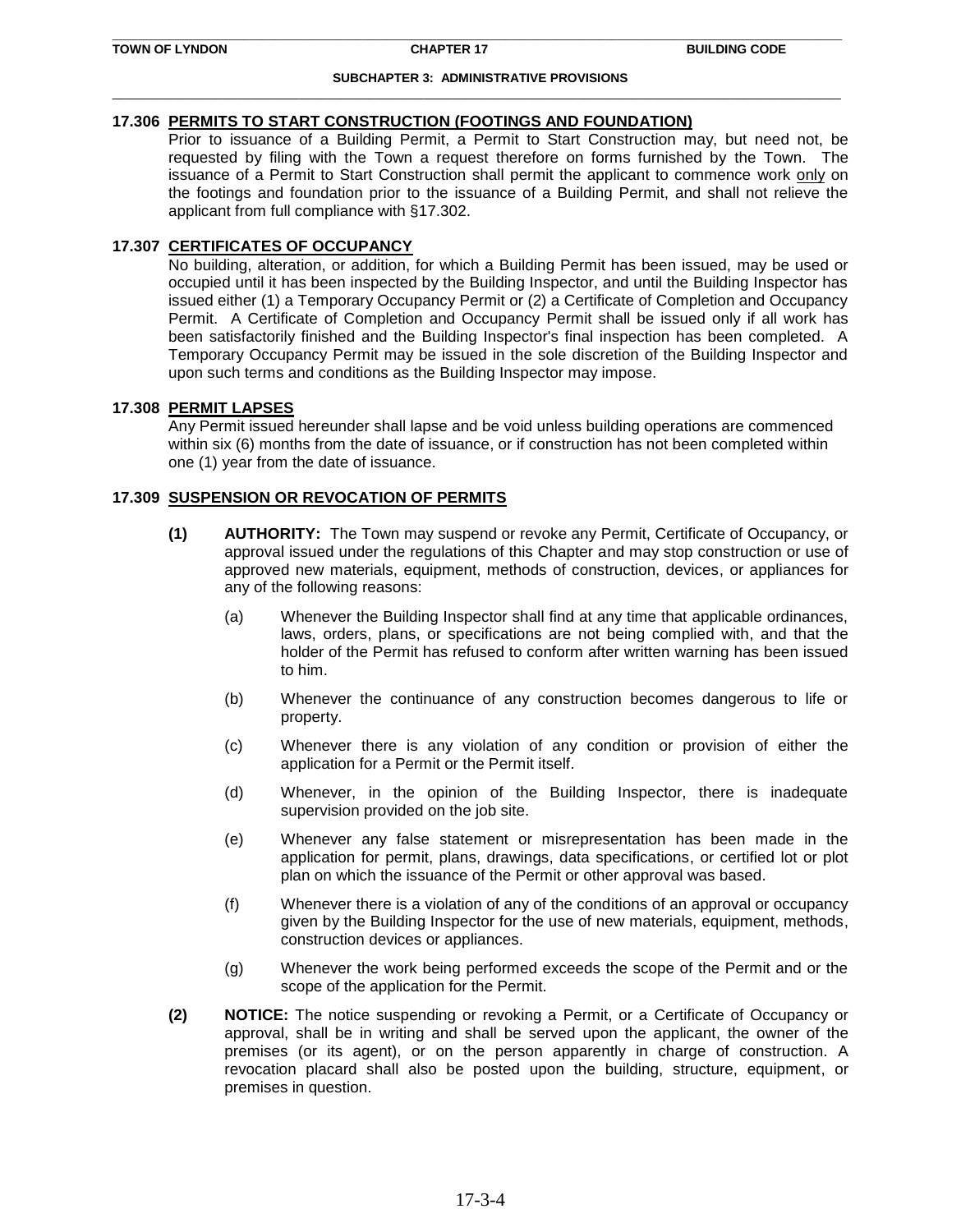**(3) EFFECT OF NOTICE:** After the notice is posted and served upon the persons aforesaid, it shall be unlawful for any person to proceed thereafter with any construction operation whatsoever on the premises, and a Permit which has been revoked shall be null and void, and before any construction or operation is again resumed, a new Permit, as required by this Chapter, shall be procured and fees paid therefor, and thereafter the resumption of any construction or operation shall be in compliance with the regulations of this Chapter. However, after the issuance of the notice, the Town may authorize such work as it deems necessary for the preservation of life, property, and safety.

## **17.310 VARIANCES**

- **(1) NEW BUILDINGS OR ADDITIONS SUBJECT TO THE BUILDING CODE:** For all new construction, and for all new additions and alterations which are subject to the Building Code adopted herein, the procedure for variances shall be the procedure established by the applicable Building Code. The Building Inspector shall prepare and submit all paperwork and recommendations required by the Code.
- **(2) ADDITIONS AND ALTERATIONS NOT SUBJECT TO THE BUILDING CODE:** For all additions and alterations which would not be subject to the State Building Code but for the provisions of this Chapter (e.g. additions to 1& 2-family dwellings constructed prior to 06/01/1980), the procedure for variances shall be as follows. An application form provided by the Town shall be prepared by the applicant and filed with the Town Clerk along with the appropriate fee. The Town Clerk shall submit the application to the Building Inspector, who shall review the application and issue a written decision. If the variance is denied by the Building Inspector, the applicant may appeal the denial to the Board of Appeals, which shall have the power to overrule the decision of the Building Inspector if it determines that the granting of such variance does not result in lowering the level of health, safety, and welfare established or intended by the specific rule from which the appeal is taken.
- **(3) FEES:** The Town Board, by resolution, may fix and adopt, from time to time, fees to be paid by an applicant for a variance.

### **17.311 RECORDS**

The Town Clerk shall maintain copies of all Applications, Permits, and Certificates generated through the foregoing procedures. The Town Building Inspector shall also maintain copies of the foregoing documents, plus records of inspections.